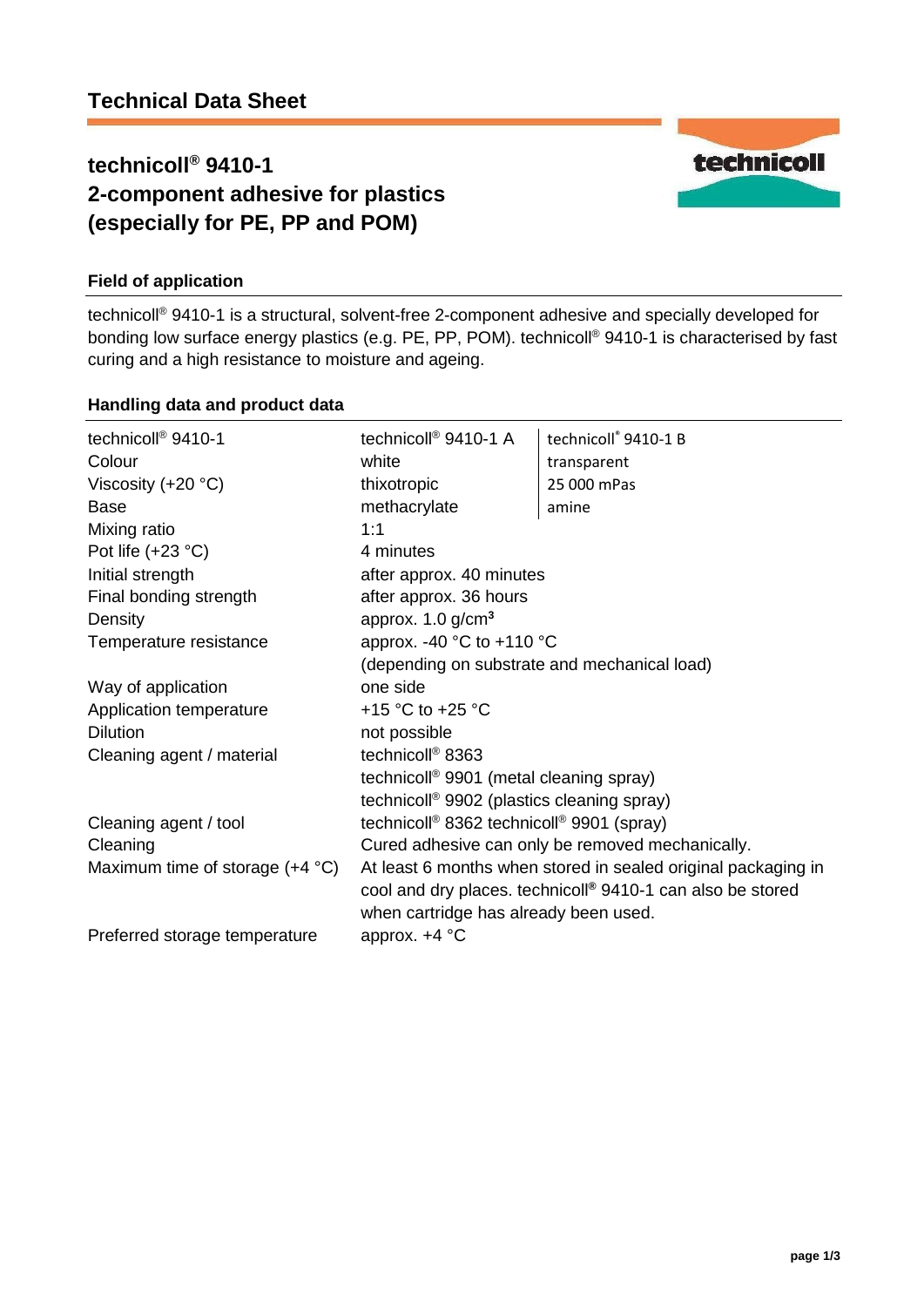### **Favoured substances**

- PE, PP, POM Teflon**®**
- 
- 
- 
- 
- rubber, EPDM, fluororubber
- 
- PC, PMMA PVC-unplasticised, ABS, PS, PA
- derived timber products fibre reinforced plastics (CFRP, GFRP, GRP)
- steel, stainless steel aluminium, copper, brass
- stone, concrete, ceramics silicone (preliminary tests necessary)

Not suitable for: PVC-plasticised (faux leather)

Due to the large variety of possible materials and differences in adhesion behaviour hazard tests are mandatory before introducing the adhesive into the actual production process.

### **Surface preparation**

Joint surfaces must be dry and clean, especially free of oil, grease or release agents. For cleaning plastic surfaces technicoll® 8363 is recommended. In many cases surface roughening prior to bonding improves strength of a bonded joint. It is recommended when bonding rubber or metal.

#### **Adhesion**

Position cartridge into the bracket of an adequate dispensing gun, lock it and remove cap. Expel a small amount of the adhesive to make sure that both components flow freely. Attach mixing nozzle and lock it. Apply adhesive in a thin bead, drop or film on the surfaces to be bonded. The joint components should be assembled and clamped within the pot time.

The final bonding strength will be achieved after approx. 36 hours at room temperature.

### **Lap shear strengths [N/mm<sup>2</sup> ] according to DIN 1465 (average value)**



Pre-treatment: test specimens cleaned, metals sand blasted. Plastics and galvanised metals lightly roughened Tested at room temperature.